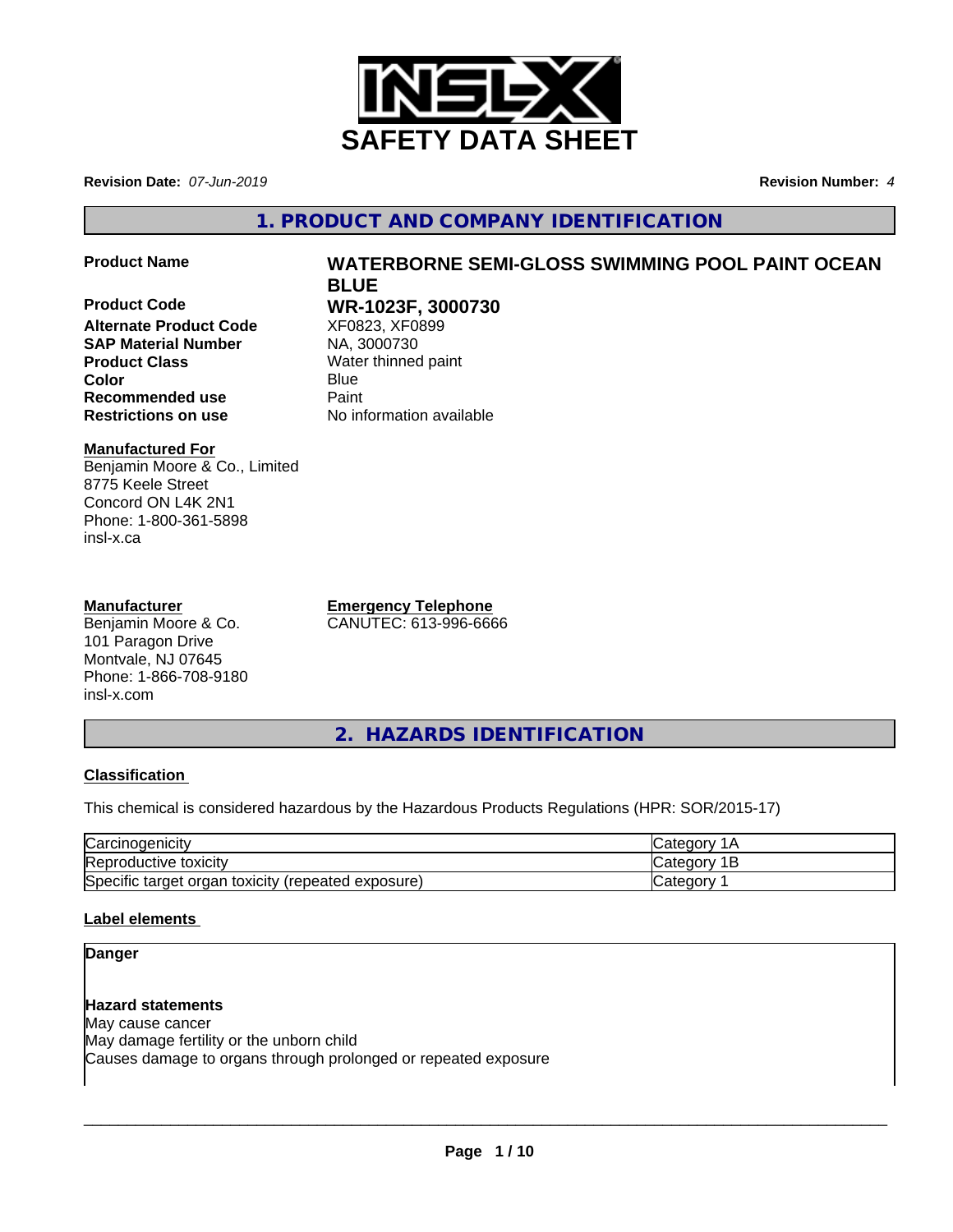

**Odor** little or no odor

# **Precautionary Statements - Prevention**

Obtain special instructions before use Do not handle until all safety precautions have been read and understood Use personal protective equipment as required Do not breathe dust/fume/gas/mist/vapors/spray Wash face, hands and any exposed skin thoroughly after handling Do not eat, drink or smoke when using this product

# **Precautionary Statements - Response**

IF exposed or concerned: Get medical advice/attention

### **Precautionary Statements - Storage**

Store locked up

### **Precautionary Statements - Disposal**

Dispose of contents/container to an approved waste disposal plant

#### **Other information**

No information available

| <b>Chemical name</b>                                                            | <b>CAS No.</b> | Weight-%  | <b>Hazardous Material</b><br>registry number<br>(HMIRA registry #) | Date HMIRA filed and<br>Information Review Act date exemption granted<br>(if applicable) |
|---------------------------------------------------------------------------------|----------------|-----------|--------------------------------------------------------------------|------------------------------------------------------------------------------------------|
| Titanium dioxide                                                                | 13463-67-7     | $5 - 10%$ |                                                                    |                                                                                          |
| 2-Butoxyethanol                                                                 | 111-76-2       | $3 - 7%$  |                                                                    |                                                                                          |
| Silica, crystalline                                                             | 14808-60-7     | $3 - 7%$  |                                                                    |                                                                                          |
| Silica, mica                                                                    | 12001-26-2     | - 5%      |                                                                    |                                                                                          |
| 2,2,4-trimethyl-1,3-propanediol<br>diisobutyrate                                | 6846-50-0      | - 5%      |                                                                    |                                                                                          |
| Propanoic acid, 2-methyl-,<br>monoester with<br>2,2,4-trimethyl-1,3-pentanediol | 25265-77-4     | $1 - 5%$  |                                                                    |                                                                                          |
| 1-Methyl-2-pyrrolidinone                                                        | 872-50-4       | - 5%      |                                                                    |                                                                                          |

# **3. COMPOSITION INFORMATION ON COMPONENTS**

\*The exact percentage (concentration) of composition has been withheld as a trade secret

# **4. FIRST AID MEASURES**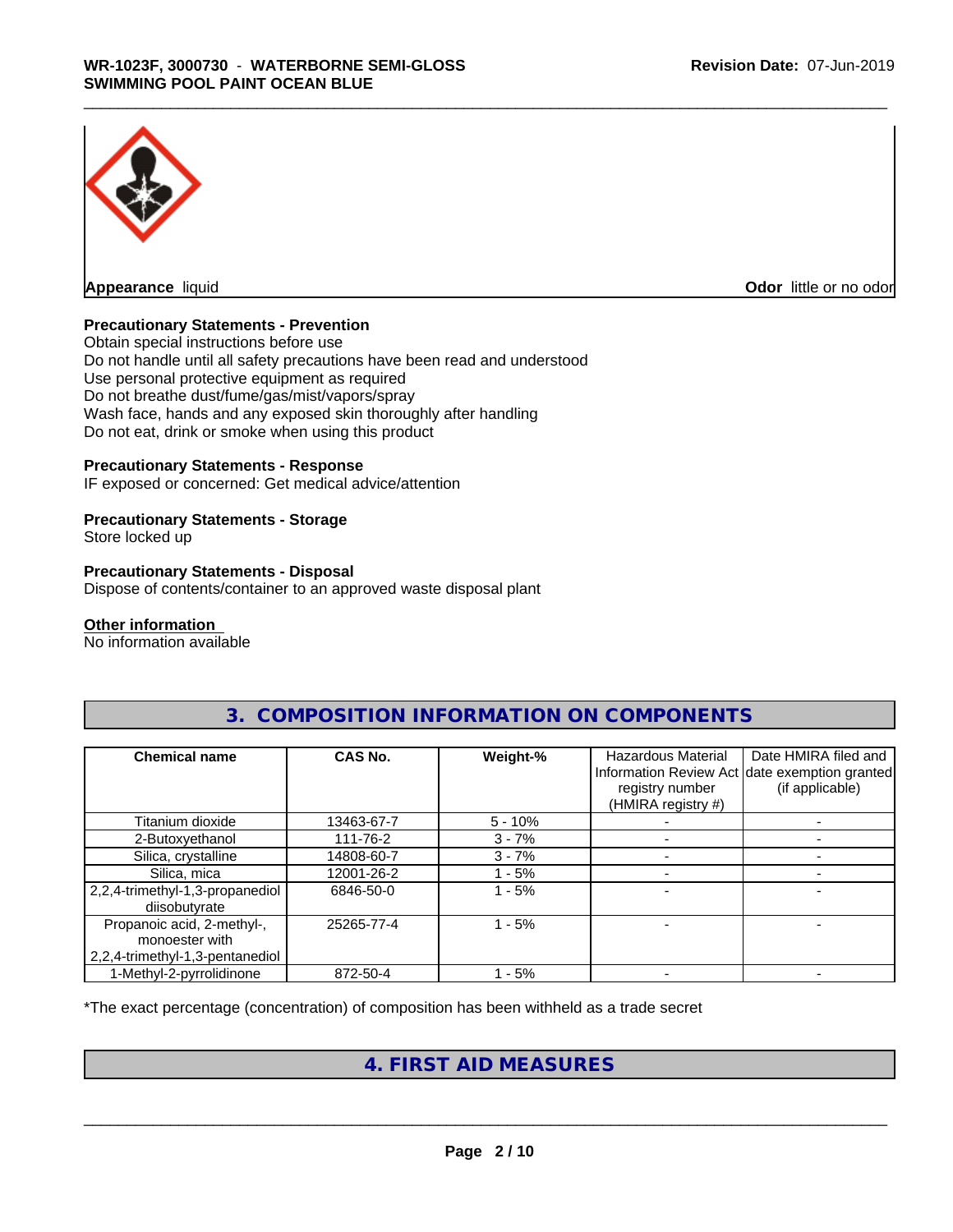| <b>General Advice</b>                  | No hazards which require special first aid measures.                                                     |
|----------------------------------------|----------------------------------------------------------------------------------------------------------|
| <b>Eye Contact</b>                     | Rinse thoroughly with plenty of water for at least 15<br>minutes and consult a physician.                |
| <b>Skin Contact</b>                    | Wash off immediately with soap and plenty of water while<br>removing all contaminated clothes and shoes. |
| <b>Inhalation</b>                      | Move to fresh air. If symptoms persist, call a physician.                                                |
| Ingestion                              | Clean mouth with water and afterwards drink plenty of<br>water. Consult a physician if necessary.        |
| <b>Most Important Symptoms/Effects</b> | None known.                                                                                              |
| <b>Notes To Physician</b>              | Treat symptomatically.                                                                                   |

**5. FIRE-FIGHTING MEASURES**

| <b>Suitable Extinguishing Media</b>                                                                                   | Use extinguishing measures that are appropriate to local<br>circumstances and the surrounding environment.                                   |     |  |  |  |
|-----------------------------------------------------------------------------------------------------------------------|----------------------------------------------------------------------------------------------------------------------------------------------|-----|--|--|--|
| Protective equipment and precautions for firefighters                                                                 | As in any fire, wear self-contained breathing apparatus<br>pressure-demand, MSHA/NIOSH (approved or equivalent)<br>and full protective gear. |     |  |  |  |
| <b>Specific Hazards Arising From The Chemical</b>                                                                     | Closed containers may rupture if exposed to fire or<br>extreme heat.                                                                         |     |  |  |  |
| <b>Sensitivity to mechanical impact</b>                                                                               | No.                                                                                                                                          | No. |  |  |  |
| Sensitivity to static discharge                                                                                       |                                                                                                                                              |     |  |  |  |
| <b>Flash Point Data</b><br>Flash point (°F)<br>Flash Point (°C)<br><b>Method</b><br><b>Flammability Limits In Air</b> | Not applicable<br>Not applicable<br>Not applicable                                                                                           |     |  |  |  |
| Lower flammability limit:<br><b>Upper flammability limit:</b>                                                         | Not applicable<br>Not applicable                                                                                                             |     |  |  |  |
| Health: 2<br>Flammability: 0<br><b>NFPA</b>                                                                           | Instability: 0<br><b>Special: Not Applicable</b>                                                                                             |     |  |  |  |
| <b>NFPA Legend</b><br>0 - Not Hazardous<br>1 - Slightly<br>2 - Moderate<br>3 - High                                   |                                                                                                                                              |     |  |  |  |

4 - Severe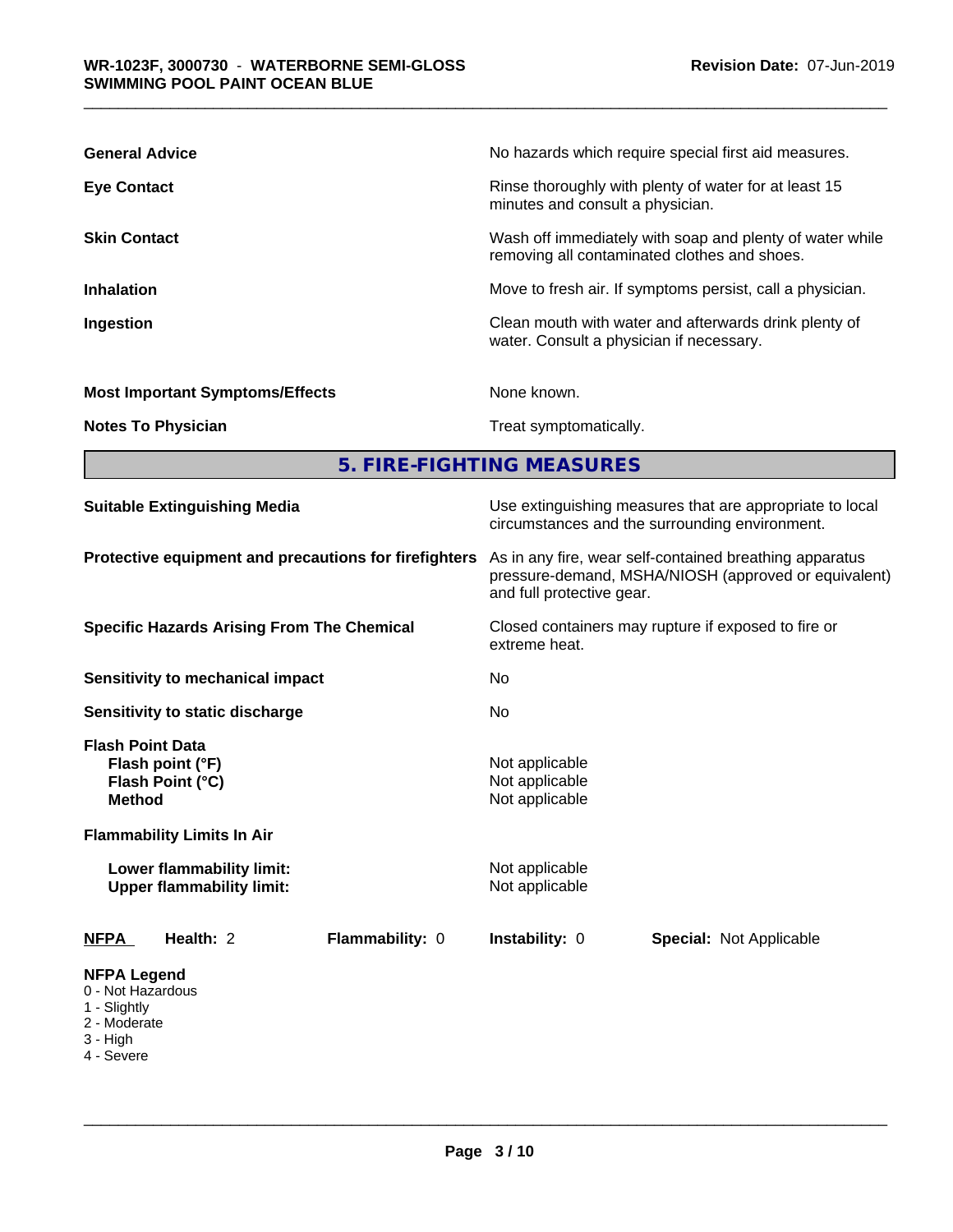*The ratings assigned are only suggested ratings, the contractor/employer has ultimate responsibilities for NFPA ratings where this system is used.*

*Additional information regarding the NFPA rating system is available from the National Fire Protection Agency (NFPA) at www.nfpa.org.*

# **6. ACCIDENTAL RELEASE MEASURES**

**Personal Precautions Avoid contact with skin, eyes and clothing. Ensure** Avoid contact with skin, eyes and clothing. Ensure adequate ventilation.

**Other Information Determined Information Prevent further leakage or spillage if safe to do so.** 

**Environmental precautions** See Section 12 for additional Ecological Information.

**Methods for Cleaning Up Example 20 Soak** up with inert absorbent material. Sweep up and shovel into suitable containers for disposal.

### **7. HANDLING AND STORAGE**

Handling **Handling Handling Avoid contact with skin, eyes and clothing. Avoid breathing** vapors, spray mists or sanding dust. In case of insufficient ventilation, wear suitable respiratory equipment.

**Storage Keep container tightly closed. Keep out of the reach of the reach of the reach of the reach of the reach of the reach of the reach of the reach of the reach of the reach of the reach of the reach of the reach of** children.

**Incompatible Materials No information available No information available** 

**8. EXPOSURE CONTROLS/PERSONAL PROTECTION**

### **Exposure Limits**

| <b>Chemical name</b>     | <b>ACGIH TLV</b>                | Alberta                           | <b>British Columbia</b>                       | Ontario                        | Quebec                                        |
|--------------------------|---------------------------------|-----------------------------------|-----------------------------------------------|--------------------------------|-----------------------------------------------|
| Titanium dioxide         | $10 \text{ mg/m}^3$ - TWA       | 10 mg/m $3$ - TWA                 | 10 mg/m $3$ - TWA<br>$3 \text{ mg/m}^3$ - TWA | 10 mg/m $3$ - TWA              | 10 mg/m $3$ - TWAEV                           |
| 2-Butoxyethanol          | 20 ppm - TWA                    | 20 ppm - TWA<br>97 mg/m $3$ - TWA | 20 ppm - TWA                                  | 20 ppm - TWA                   | 20 ppm - TWAEV<br>$97 \text{ mg/m}^3$ - TWAEV |
| Silica, crystalline      | $0.025$ mg/m <sup>3</sup> - TWA | $0.025$ mg/m <sup>3</sup> - TWA   | $0.025$ mg/m <sup>3</sup> - TWA               | $0.10$ mg/m <sup>3</sup> - TWA | $0.1$ ma/m <sup>3</sup> - TWAEV               |
| Silica, mica             | $3 \text{ ma/m}^3$ - TWA        | $3$ mg/m <sup>3</sup> - TWA       | $3 \text{ mg/m}^3$ - TWA                      | $3 \text{ mg/m}^3$ - TWA       | 3 mg/m <sup>3</sup> - TWAEV                   |
| 1-Methyl-2-pyrrolidinone | N/E                             | N/E                               | N/E                                           | $400 \text{ mg/m}^3$ - TWA     | N/E                                           |

**Legend**

ACGIH - American Conference of Governmental Industrial Hygienists Alberta - Alberta Occupational Exposure Limits British Columbia - British Columbia Occupational Exposure Limits

Ontario - Ontario Occupational Exposure Limits

Quebec - Quebec Occupational Exposure Limits

N/E - Not established

# **Personal Protective Equipment Eye/Face Protection** Safety glasses with side-shields.

**Engineering Measures Ensure** Ensure adequate ventilation, especially in confined areas.

**Skin Protection Protection Protective gloves and impervious clothing. Respiratory Protection In case of insufficient ventilation wear suitable respiratory** equipment.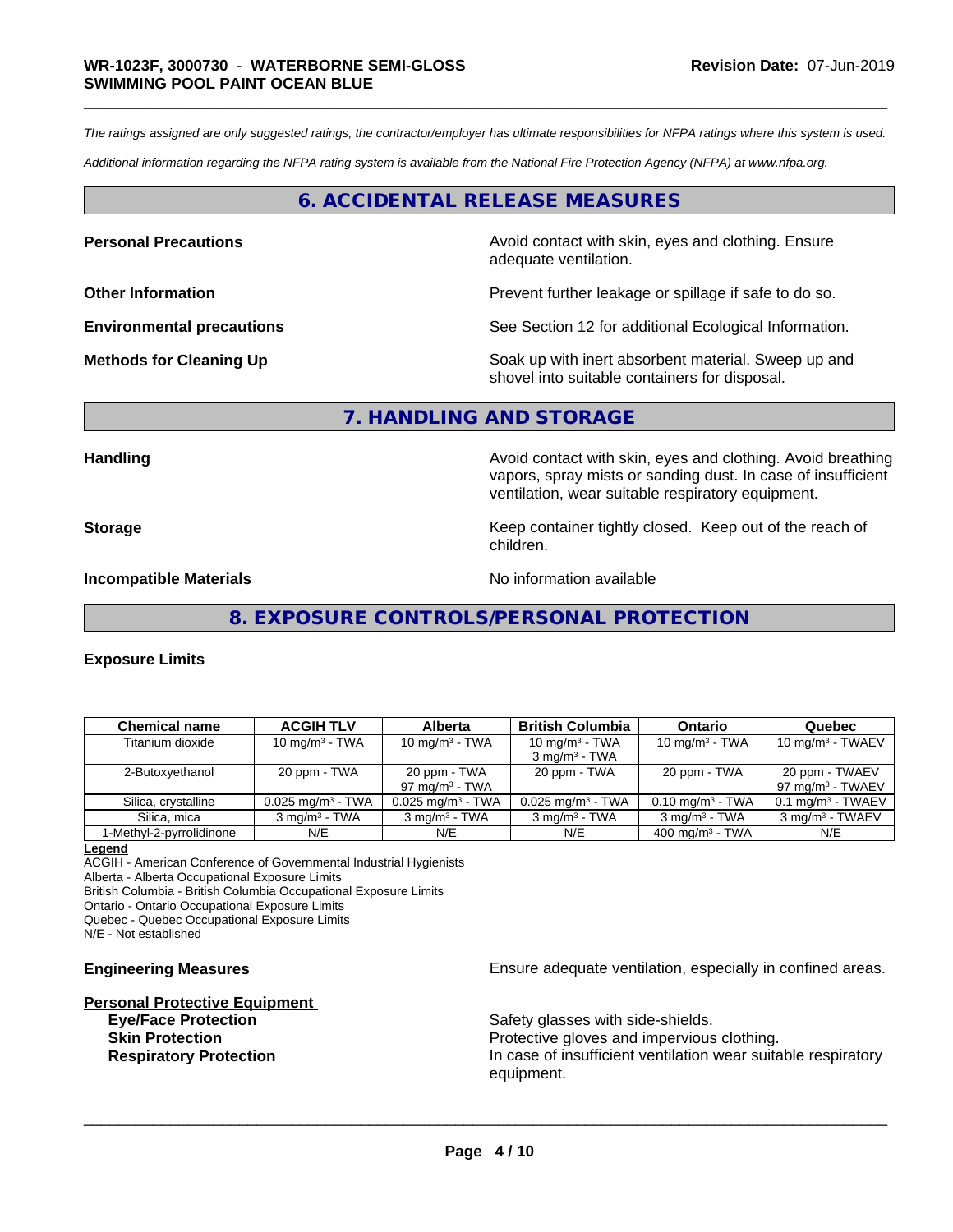**Hygiene Measures Avoid contact with skin, eyes and clothing. Remove and Avoid contact with skin, eyes and clothing. Remove and** wash contaminated clothing before re-use. Wash thoroughly after handling.

# **9. PHYSICAL AND CHEMICAL PROPERTIES**

**Appearance** liquid **Odor** little or no odor **Odor Threshold No information available** No information available **Density (Ibs/gal)** 9.6 - 9.7 **Specific Gravity** 1.15 - 1.17 **pH pH**  $\blacksquare$ **Viscosity (cps)** No information available **Solubility(ies)** No information available **Evaporation Rate No information available No information available Vapor pressure** No information available **Vapor density No information available No** information available **Wt. % Solids** 40 - 50 **Vol. % Solids Wt. % Volatiles** 50 - 60 **Vol. % Volatiles** 60 - 70 **VOC Regulatory Limit (g/L)** < 340 **Boiling Point (°F)** 212 **Boiling Point (°C)** 100 **Freezing point (°F)** 32 **Freezing Point (°C)**<br> **Flash point (°F)**<br> **Flash point (°F)**<br> **Point (°F)**<br> **Point (°F)**<br> **Point (°F)**<br> **Point (°F) Flash point (°F)**<br> **Flash Point (°C)**<br> **Flash Point (°C)**<br> **C Flash Point (°C) Method** Not applicable **Flammability (solid, gas)** Not applicable<br> **Upper flammability limit:** Not applicable **Upper flammability limit: Lower flammability limit:**<br> **Autoignition Temperature (°F)** Not applicable havailable available **Autoignition Temperature (°F) Autoignition Temperature (°C)** No information available **Decomposition Temperature (°F)** No information available **Decomposition Temperature (°C)** No information available **Partition coefficient Contract Contract Contract Contract Contract Contract Contract Contract Contract Contract Contract Contract Contract Contract Contract Contract Contract Contract Contract Contract Contract Contract** 

**No information available** 

# **10. STABILITY AND REACTIVITY**

| <b>Reactivity</b>                       | Not Applicable                           |
|-----------------------------------------|------------------------------------------|
| <b>Chemical Stability</b>               | Stable under normal conditions.          |
| <b>Conditions to avoid</b>              | Prevent from freezing.                   |
| <b>Incompatible Materials</b>           | No materials to be especially mentioned. |
| <b>Hazardous Decomposition Products</b> | None under normal use.                   |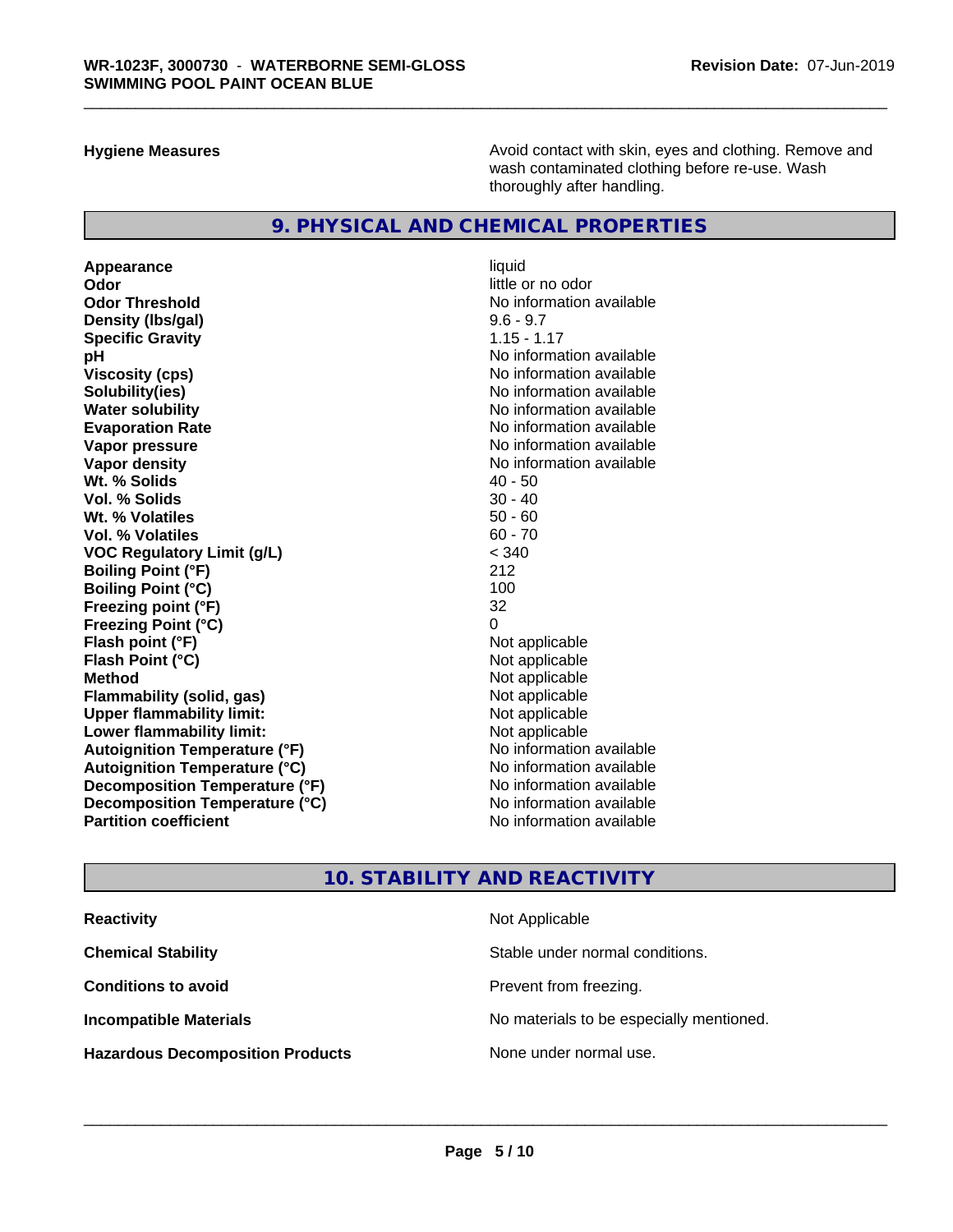**Possibility of hazardous reactions** None under normal conditions of use.

# **11. TOXICOLOGICAL INFORMATION**

### **Product Information Information on likely routes of exposure**

**Acute Toxicity** 

**Principal Routes of Exposure Exposure** Eye contact, skin contact and inhalation.

**Product Information** 

#### **Symptoms** related to the physical, chemical and toxicological characteristics

**Symptoms** No information available

### **Delayed and immediate effects as well as chronic effects from short and long-term exposure**

| Causes damage to organs through prolonged or repeated |
|-------------------------------------------------------|
|                                                       |
|                                                       |
|                                                       |
|                                                       |

# **Numerical measures of toxicity**

**The following values are calculated based on chapter 3.1 of the GHS document**

| ATEmix (oral)                 | 4089 mg/ka  |
|-------------------------------|-------------|
| <b>ATEmix (dermal)</b>        | 18345 mg/kg |
| ATEmix (inhalation-dust/mist) | 298.6 mg/L  |
| ATEmix (inhalation-vapor)     | 193.1 ma/L  |

#### **Component Information**

| Chemical name       | Oral LD50             | Dermal LD50              | Inhalation LC50     |
|---------------------|-----------------------|--------------------------|---------------------|
| Titanium dioxide    | $> 10000$ mg/kg (Rat) |                          |                     |
| 13463-67-7          |                       |                          |                     |
| 2-Butoxyethanol     | = 1300 mg/kg (Rat)    | $>$ 2000 mg/kg (Rabbit)  | > 4.9 mg/L (Rat) 3H |
| 111-76-2            |                       |                          |                     |
| Silica, crystalline | $= 500$ mg/kg (Rat)   | $\overline{\phantom{0}}$ |                     |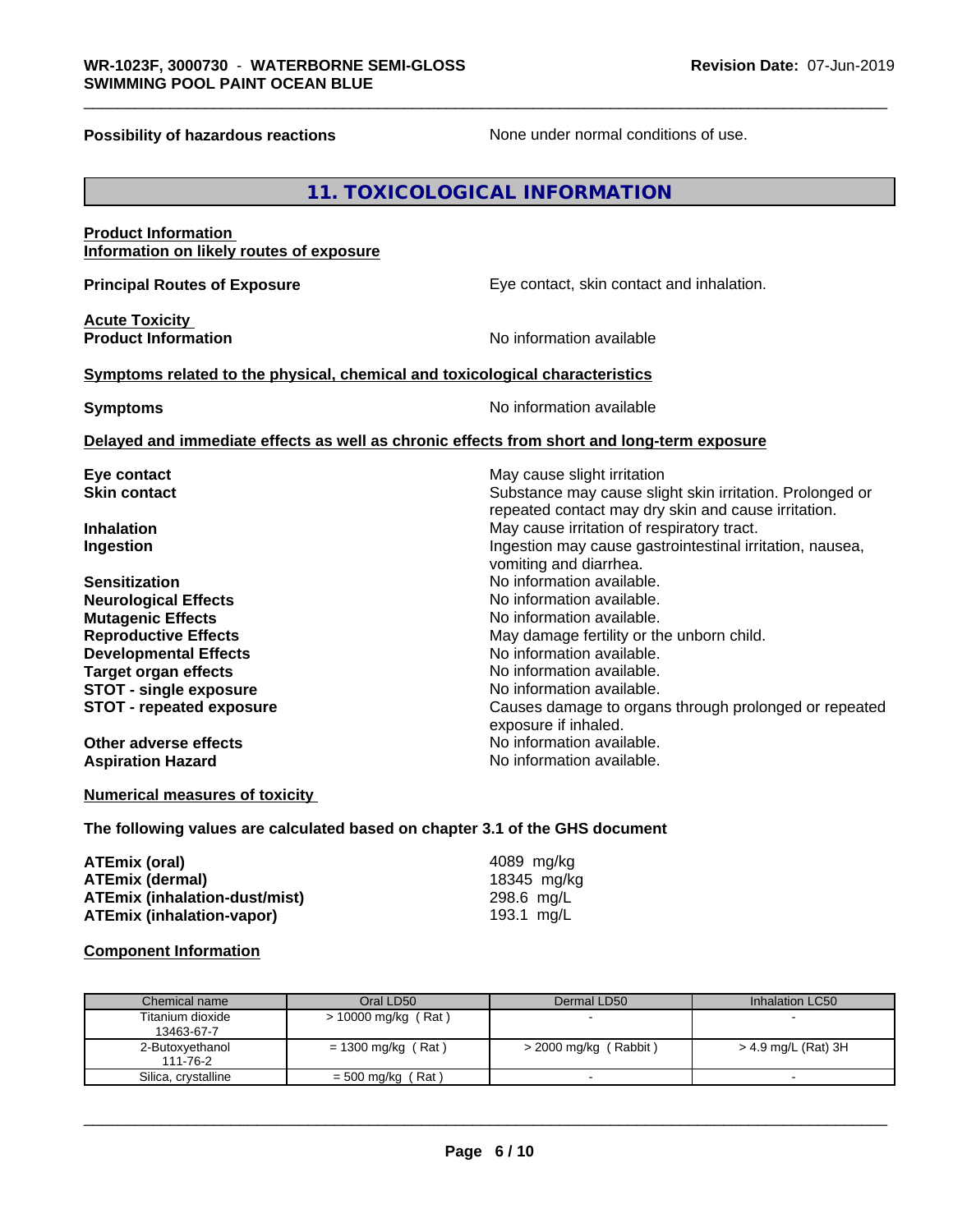| 14808-60-7                                                                                    |                      |                       |                         |
|-----------------------------------------------------------------------------------------------|----------------------|-----------------------|-------------------------|
| 2,2,4-trimethyl-1,3-propanediol<br>diisobutyrate<br>6846-50-0                                 | $>$ 3200 mg/kg (Rat) |                       |                         |
| Propanoic acid, 2-methyl-,<br>monoester with<br>2,2,4-trimethyl-1,3-pentanediol<br>25265-77-4 | $= 3200$ mg/kg (Rat) | $> 15200$ mg/kg (Rat) | $>$ 3.55 mg/L (Rat) 6 h |
| 1-Methyl-2-pyrrolidinone<br>872-50-4                                                          | $=$ 3914 mg/kg (Rat) | $= 8$ g/kg (Rabbit)   | $= 3.1$ mg/L (Rat) 4 h  |

### **Carcinogenicity**

*The information below indicateswhether each agency has listed any ingredient as a carcinogen:.*

| <b>Chemical name</b> | <b>IARC</b>                    | <b>NTP</b>             |
|----------------------|--------------------------------|------------------------|
|                      | 2B - Possible Human Carcinogen |                        |
| Titanium dioxide     |                                |                        |
|                      | 1 - Human Carcinogen           | Known Human Carcinogen |
| Silica, crystalline  |                                |                        |

• Crystalline Silica has been determined to be carcinogenic to humans by IARC (1) when in respirable form. Risk of cancer depends on duration and level of inhalation exposure to spray mist or dust from sanding the dried paint.

• Although IARC has classified titanium dioxide as possibly carcinogenic to humans (2B), their summary concludes: "No significant exposure to titanium dioxide is thought to occur during the use of products in which titanium dioxide is bound to other materials, such as paint."

# **Legend**

IARC - International Agency for Research on Cancer NTP - National Toxicity Program OSHA - Occupational Safety & Health Administration

**12. ECOLOGICAL INFORMATION**

# **Ecotoxicity Effects**

The environmental impact of this product has not been fully investigated.

# **Product Information**

### **Acute Toxicity to Fish**

No information available

### **Acute Toxicity to Aquatic Invertebrates**

No information available

### **Acute Toxicity to Aquatic Plants**

No information available

### **Persistence / Degradability**

No information available.

### **Bioaccumulation**

There is no data for this product.

### **Mobility in Environmental Media**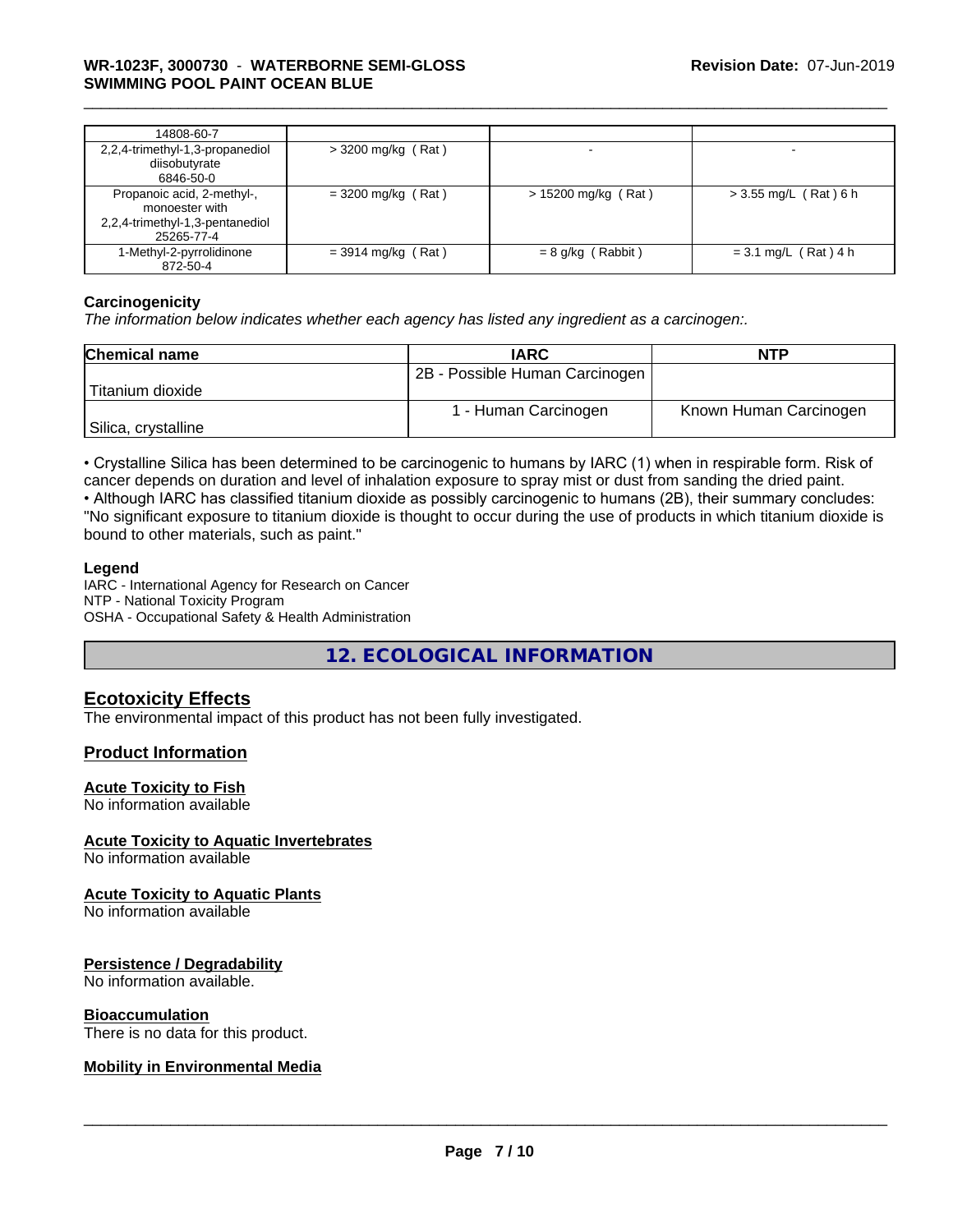No information available.

#### **Ozone**

No information available

# **Component Information**

#### **Acute Toxicity to Fish**

Titanium dioxide  $LCS0:$  > 1000 mg/L (Fathead Minnow - 96 hr.) 2-Butoxyethanol LC50: 1490 mg/L (Bluegill sunfish - 96 hr.)

# **Acute Toxicity to Aquatic Invertebrates**

No information available

# **Acute Toxicity to Aquatic Plants**

No information available

# **13. DISPOSAL CONSIDERATIONS**

Waste Disposal Method **Dispose of in accordance with federal, state, provincial,** and local regulations. Local requirements may vary, consult your sanitation department or state-designated environmental protection agency for more disposal options.

**14. TRANSPORT INFORMATION**

**TDG** Not regulated

**ICAO / IATA** Not regulated

**IMDG / IMO** Not regulated

 $\overline{\phantom{a}}$  ,  $\overline{\phantom{a}}$  ,  $\overline{\phantom{a}}$  ,  $\overline{\phantom{a}}$  ,  $\overline{\phantom{a}}$  ,  $\overline{\phantom{a}}$  ,  $\overline{\phantom{a}}$  ,  $\overline{\phantom{a}}$  ,  $\overline{\phantom{a}}$  ,  $\overline{\phantom{a}}$  ,  $\overline{\phantom{a}}$  ,  $\overline{\phantom{a}}$  ,  $\overline{\phantom{a}}$  ,  $\overline{\phantom{a}}$  ,  $\overline{\phantom{a}}$  ,  $\overline{\phantom{a}}$ 

# **15. REGULATORY INFORMATION**

# **International Inventories**

| <b>TSCA: United States</b> | Yes - All components are listed or exempt. |
|----------------------------|--------------------------------------------|
| <b>DSL: Canada</b>         | Yes - All components are listed or exempt. |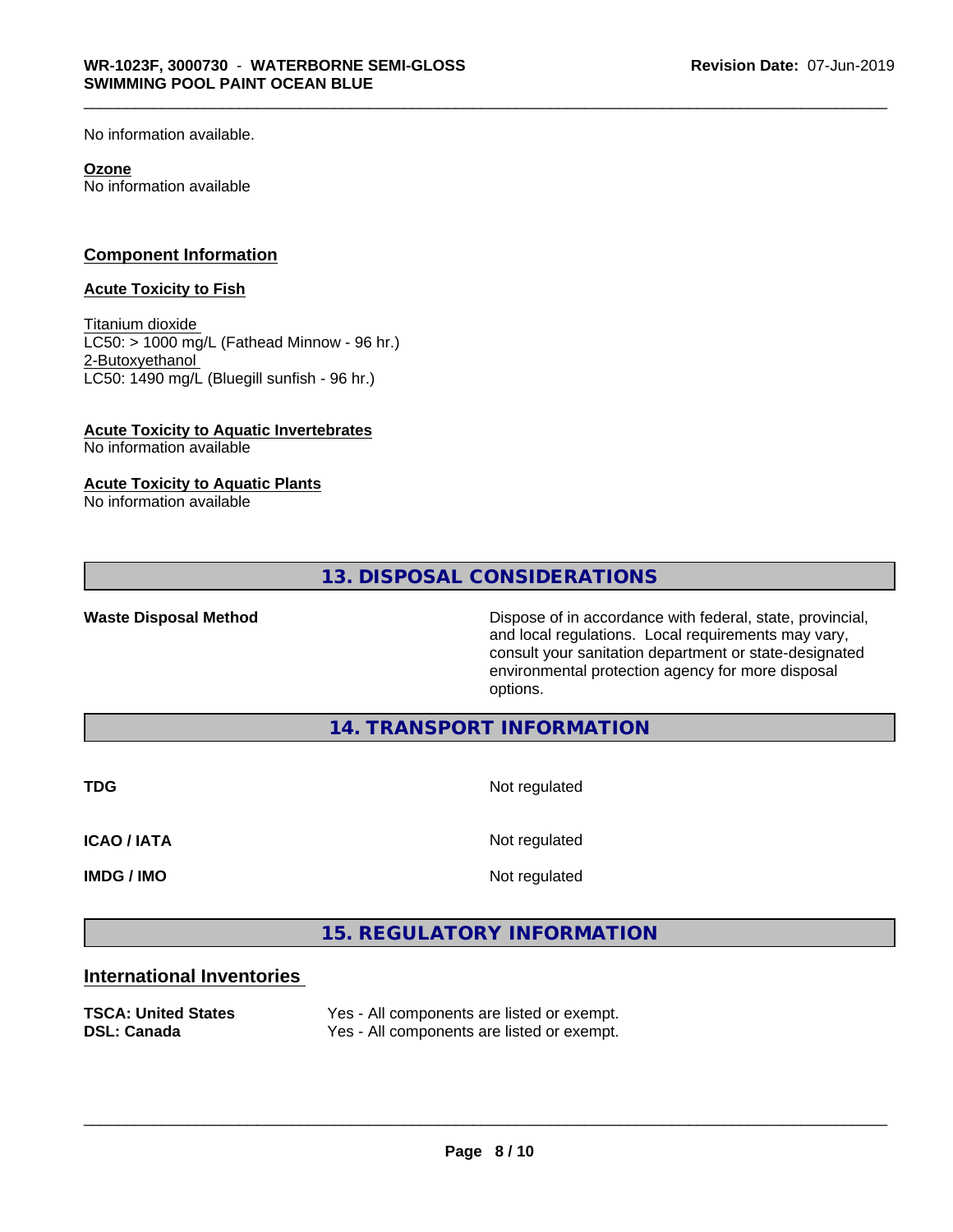# **National Pollutant Release Inventory (NPRI)**

#### **NPRI Parts 1- 4**

This product contains the following Parts 1-4 NPRI chemicals:

| <b>Chemical name</b>     | CAS No.  | Weight-% | <b>NPRI Parts 1-4</b> |  |
|--------------------------|----------|----------|-----------------------|--|
| 2-Butoxyethanol          | 111-76-2 | 7%       | .isted                |  |
| 1-Methyl-2-pyrrolidinone | 872-50-4 | 5%       | _isted                |  |

#### **NPRI Part 5**

This product contains the following NPRI Part 5 Chemicals:

| <b>Chemical name</b> | CAS No.  | Weight-% | <b>NPRI Part 5</b> |
|----------------------|----------|----------|--------------------|
| 2-Butoxvethanol      | 111-76-2 | 7%       | ∟isted             |

#### **WHMIS Regulatory Status**

This product has been classified in accordance with the hazard criteria of the Hazardous Products Regulations (HPR) and the SDS contains all the information required by the HPR.

# **16. OTHER INFORMATION**

| HMIS - | Health: 2* | <b>Flammability: 0</b> | Reactivity: 0 PPE: - |  |
|--------|------------|------------------------|----------------------|--|
|        |            |                        |                      |  |

# **HMIS Legend**

- 0 Minimal Hazard
- 1 Slight Hazard
- 2 Moderate Hazard
- 3 Serious Hazard
- 4 Severe Hazard
- Chronic Hazard

X - Consult your supervisor or S.O.P. for "Special" handling instructions.

*Note: The PPE rating has intentionally been left blank. Choose appropriate PPE that will protect employees from the hazards the material will present under the actual normal conditions of use.*

*Caution: HMISÒ ratings are based on a 0-4 rating scale, with 0 representing minimal hazards or risks, and 4 representing significant hazards or risks. Although HMISÒ ratings are not required on MSDSs under 29 CFR 1910.1200, the preparer, has chosen to provide them. HMISÒ ratings are to be used only in conjunction with a fully implemented HMISÒ program by workers who have received appropriate HMISÒ training. HMISÒ is a registered trade and service mark of the NPCA. HMISÒ materials may be purchased exclusively from J. J. Keller (800) 327-6868.*

 **WARNING!** If you scrape, sand, or remove old paint, you may release lead dust. LEAD IS TOXIC. EXPOSURE TO LEAD DUST CAN CAUSE SERIOUS ILLNESS, SUCH AS BRAIN DAMAGE, ESPECIALLY IN CHILDREN. PREGNANT WOMEN SHOULD ALSO AVOID EXPOSURE.Wear a NIOSH approved respirator to control lead exposure. Clean up carefully with a HEPA vacuum and a wet mop. Before you start, find out how to protect yourself and your family by logging onto Health Canada @

http://www.hc-sc.gc.ca/ewh-semt/contaminants/lead-plomb/asked\_questions-questions\_posees-eng.php.

**Prepared By** Product Stewardship Department Benjamin Moore & Co. 101 Paragon Drive